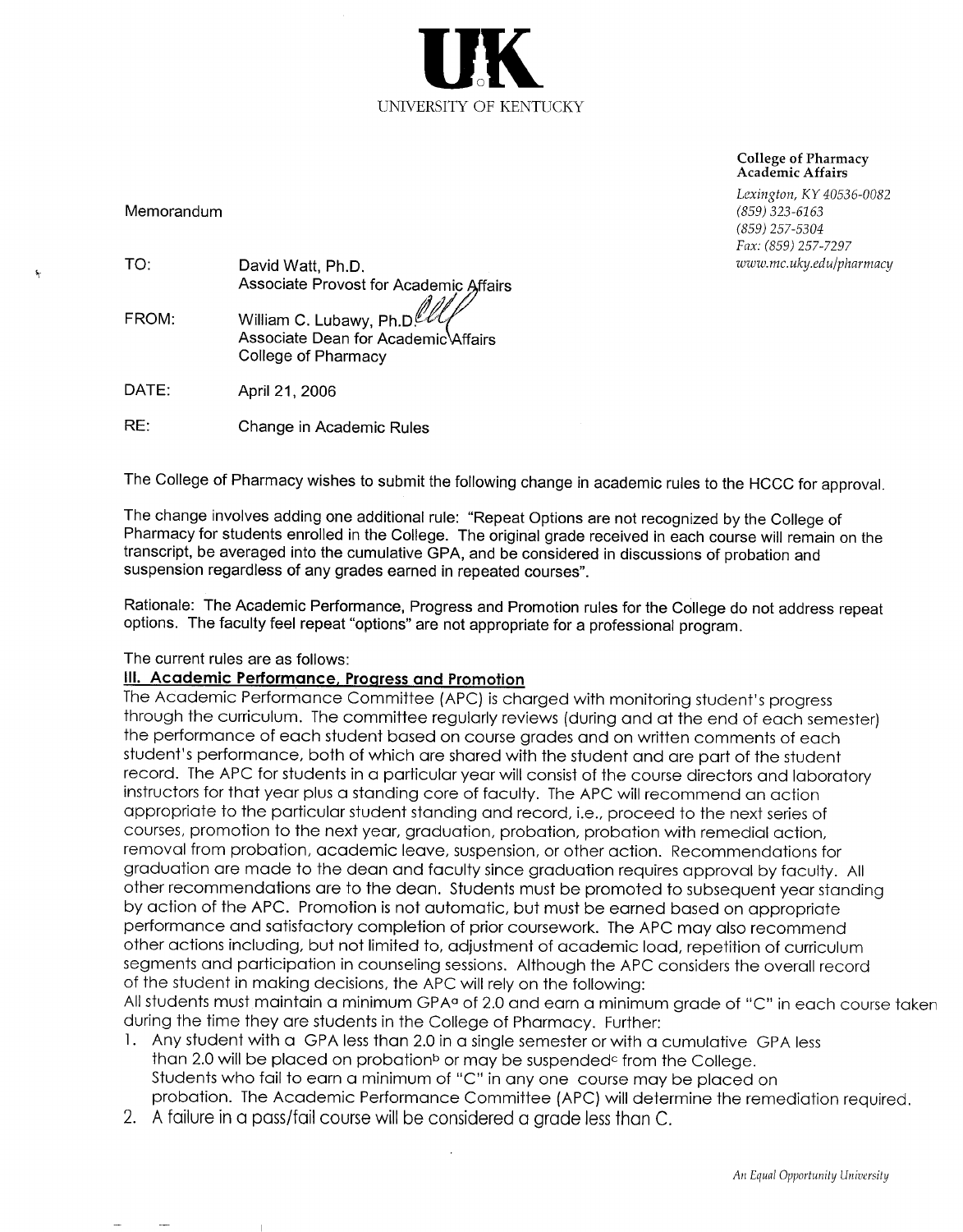- 3. Students who fail to earn a minimum of "C" in two courses will be placed on probation and remediation may be required. The APC will determine the level of remediation required.
- 4. Students who fail to earn a minimum of "C" in three or more courses will be suspended from the College of Pharmacy, regardless of GPA.
- 5. Students who satisfactorily complete the remediation requirements for probation will be removed from probation.
- 6. Students who are on probation and fail to meet the requirements for remediation or fail to meet the requirements needed to remove them from probation as determined by the APC will be suspended from the College
- 7. Students eligible for probation on a second occasion may be suspended from the College.

alncludes all coursework, including PHR and non-PHR electives, that comprise the First through Fourth Professional Years of the Pharmacy program.

bStudents who are on academic probation may not be allowed:

- a. To serve as officers or committee members in any campus organization
- b. To participate in any University extracurricular activities or in the activities of any University organization if the participation involves the expenditure of an appreciable amount of time.
- c. To be employed by any department or College of the University

Students on academic probation may have a restricted academic schedule as dictated by the Academic Performance Committee. Students placed on academic probation must meet the requirements dictated by the APC before being removed from probation.

estudents suspended from the College may petition the APC for reconsideration of their case and for permission to re-take College of Pharmacy courses to correct their academic deficiencies. That permission may or may not be granted by the APC. If a student is allowed to re-take required Pharmacy courses, and the academic deficiencies have been satisfactorily addressed, these students may re-enter the College but will do so on probation status. If the student is judged after 2 semesters to be performing satisfactorily by the APC while taking normal academic course loads, their probation status may be removed.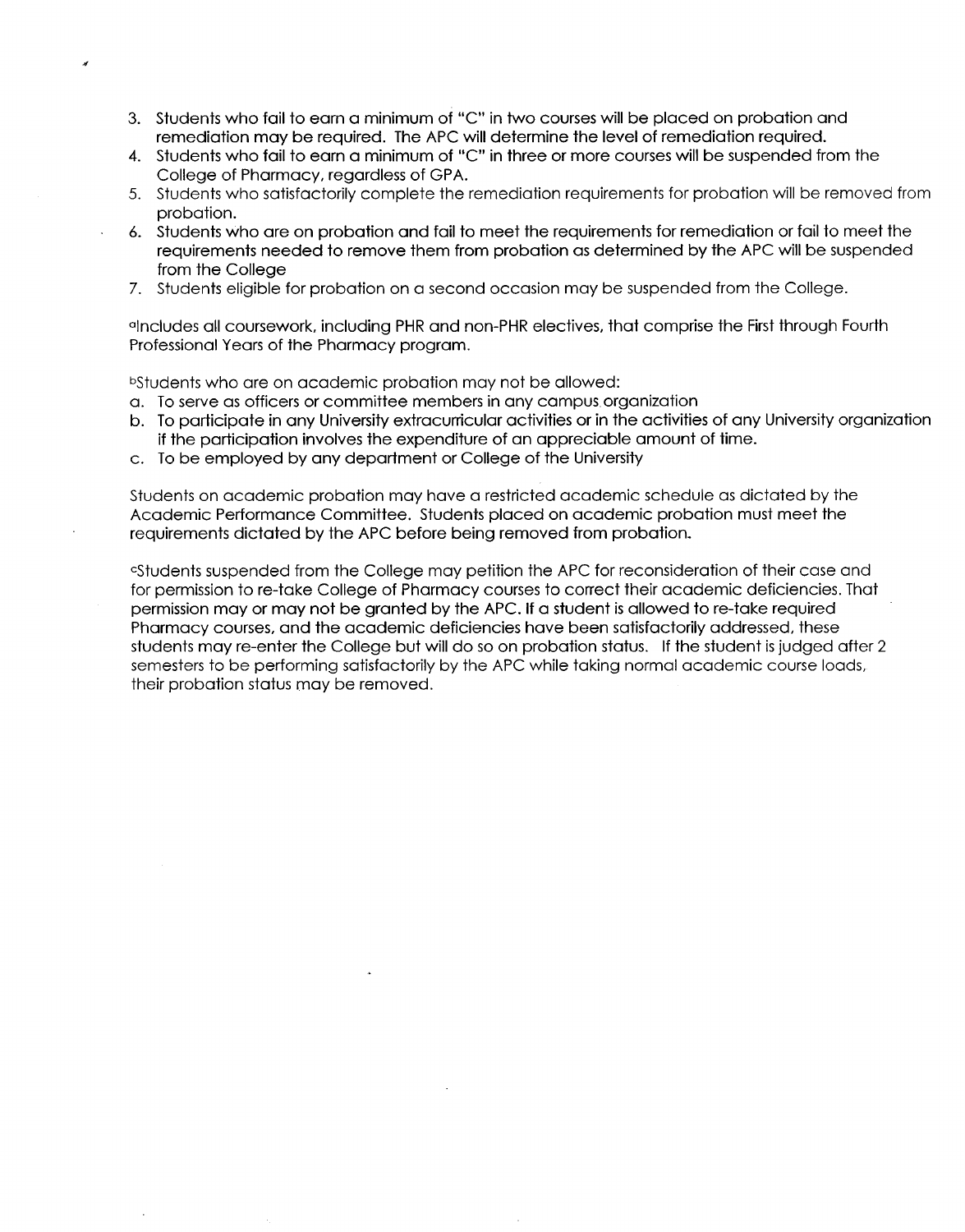Adm & Acad StandCmte EMAIL\_PharmDupCred.txt From: Ken Calvert [calvert@netlab.uky.edu] Sent: Wednesday, January 31, 2007 2:42 PM To: Brothers, Sheila C Cc: Pulito, Andrew R; Blank, Christine; Coyne, Mark S; Piascik, Peggy; raphael@cs.uky.edu; Segerstrom, Suzanne C Subject: Admission and Academic Standards Committee - Minutes

Hi Sheila,

i) College of Pharmacy (disallow repeat option): approved

Regards,

Ken Calvert

-- Ken Calvert, Associate Professor Lab for Advanced Networking cal vert@netl ab. uky. edu Uni versi ty of Kentucky Tel: 1.859.257.6745<br>
Calvert@netlab.uky.edu<br>
Tel: +1.859.257.6745<br>
Fax: +1.859.323.1971<br>
Tel: +1.859.323.1971<br>
Bardymon Building, 2nd Floor<br>
Bardymon Building, 2nd Floor Fax: +1.859.323.1971 <br>http://www.cs.uky.edu/~calvert/ Lexington, KY 40506-0495 http://www.cs.uky.edu/~calvert/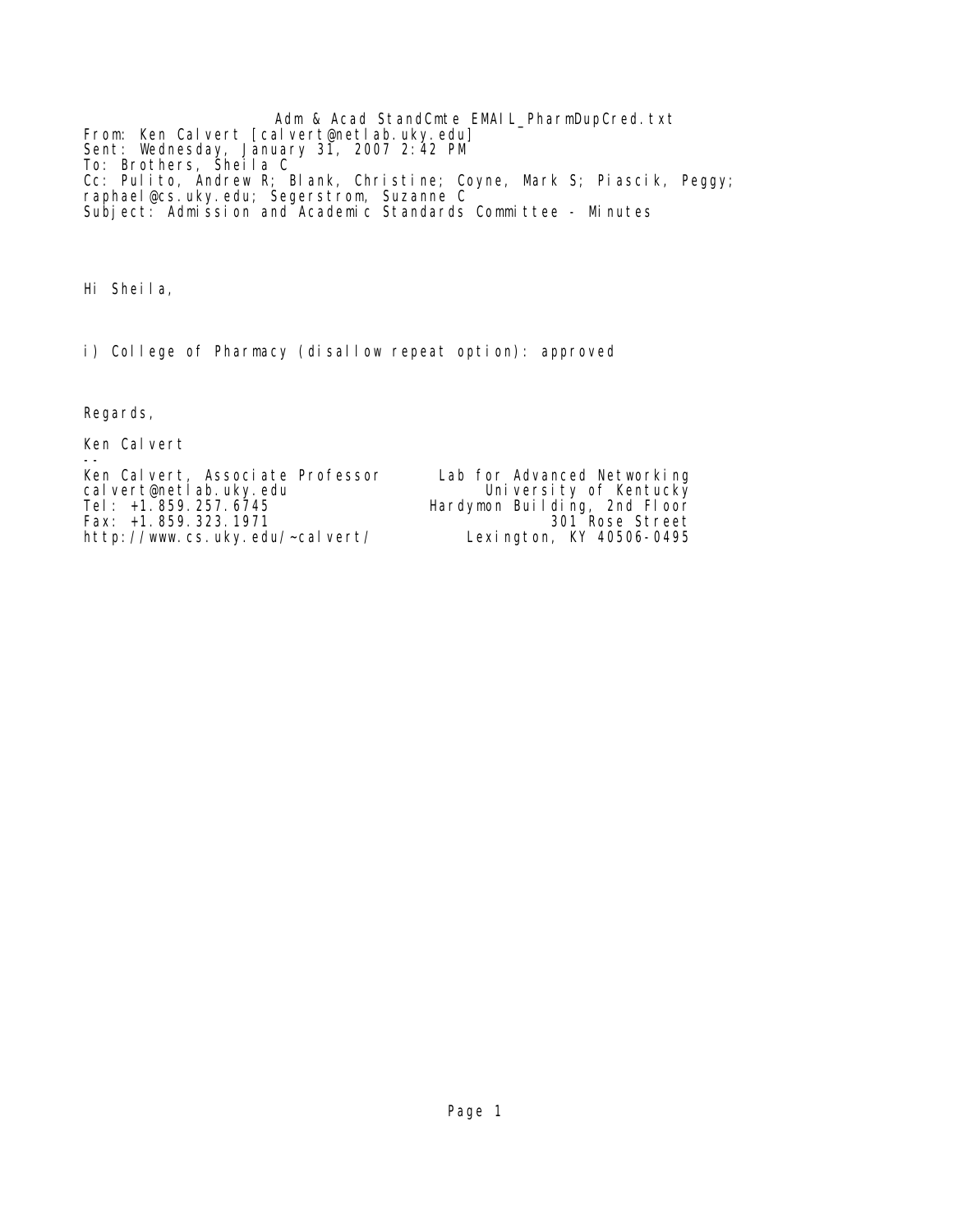# **Change to Senate Rules Section 5**

(Addition of "Repeat Option Not Allowed" Language for College of Pharmacy)

## Language to insert:

*Repeat options are not recognized by the College of Pharmacy for students enrolled in the College. The original grade received in each course will remain on the transcript, be averaged into the cumulative GPA, and be considered in discussions of probation and suspension regardless of any grades earned in repeated courses.* 

## Current Rule:

# **5.3.3.2 College of Pharmacy**

**A. Academic Performance, Progress and Guidelines** [US: 11/13/95; 4/12/04] The Academic Performance Committee (APC) is charged with monitoring students' progress through the curriculum. The committee regularly reviews (during and at the end of each semester) the performance of each student, based on course grades and on written comments on each student's performance - - both of which are shared with the student and are part of the student record. The APC for students in a particular year consists of the course directors and laboratory instructors for that academic year, plus a standing core of faculty. The APC will recommend an action appropriate to the particular student standing and record, i.e., proceed to the next series of courses, promotion to the next year, graduation, probation, probation with remedial action, removal from probation, academic leave, suspension or other action. Recommendations for graduation are made through the dean for approval by the Faculty. All other recommendations are made to the dean. Students must be promoted to subsequent year standing by action of the APC. Promotion is not automatic, but must be earned based on appropriate performance and satisfactory completion of course work. The APC may also recommend other remedies, including but not limited to adjustment of academic load, repetition of curriculum segments and participation in counseling sessions. Although the APC considers the overall record of the student in making decisions, the APC will rely on the following:

## **B. Academic Policy for Professional Students in the College of Pharmacy**

All students must maintain a minimum Pharmacy GPA of 2.0 and earn a minimum grade of "C" in each course taken during the time they are students in the College of Pharmacy. This includes all coursework, including PHR and non-PHR electives, which comprise the first through fourth professional years of the Pharmacy program. Further:

**1.** Any student with a GPA less than 2.0 in a single semester or with a cumulative GPA less than 2.0 will be placed on probation or may be suspended from the College.

**2.** Students who fail to earn a minimum of "C" in any one course may be placed on probation. The APC will determine the remediation required.

**3.** Students who fail to earn a minimum of "C" in two courses will be placed on probation and remediation may be required. The APC will determine the level of remediation required.